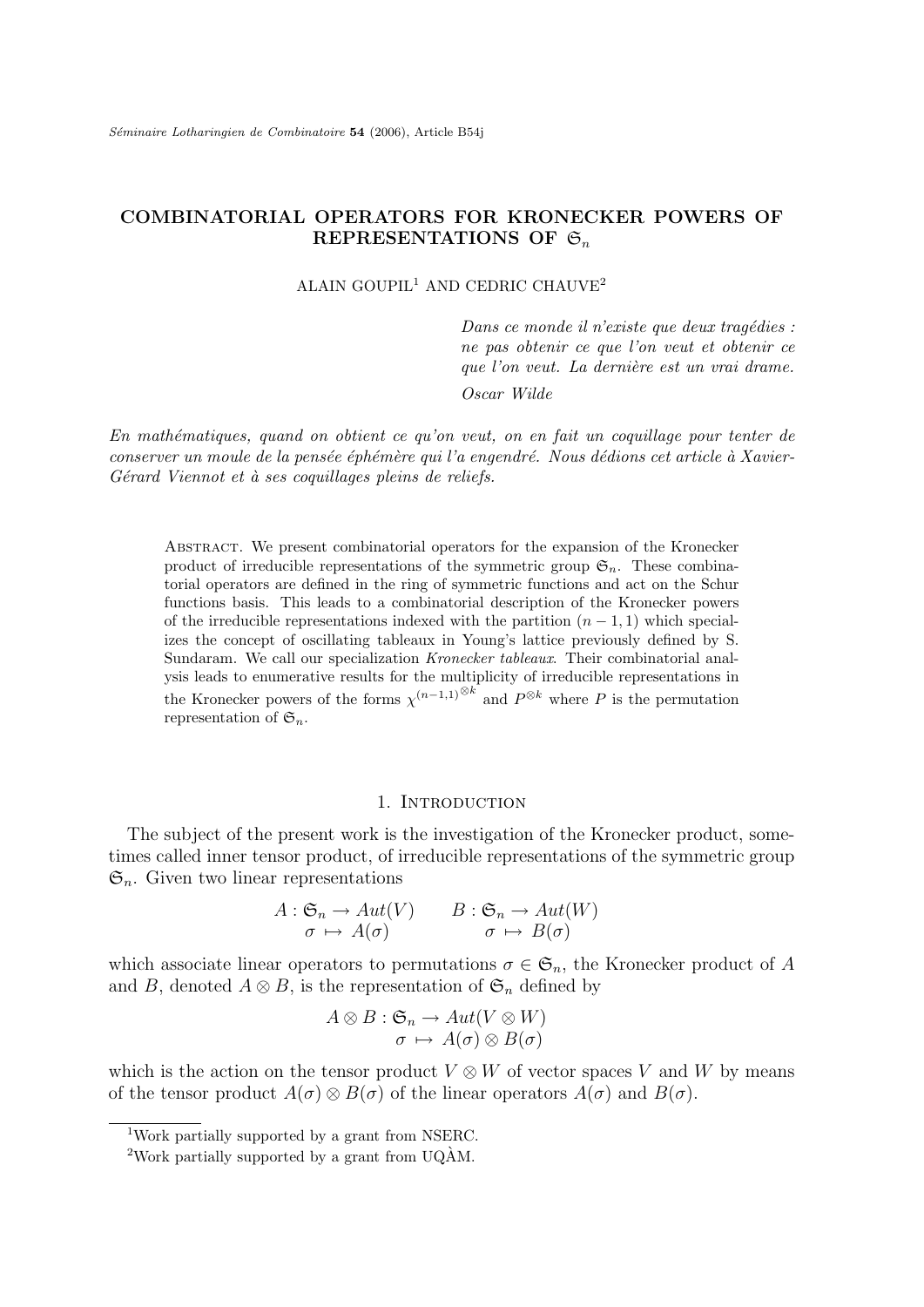The irreducible representations of  $\mathfrak{S}_n$  are the representations which are indecomposable as direct sums of representations. They are indexed with the partitions  $\lambda$  of  $n$ :

$$
A^{\lambda}: \mathfrak{S}_n \to Aut(V)
$$

$$
\sigma \mapsto A^{\lambda}(\sigma).
$$

The Kronecker product  $A^{\lambda} \otimes A^{\mu}$  of two irreducible representations of  $\mathfrak{S}_n$  is in general not an irreducible representation of  $\mathfrak{S}_n$  and the fundamental problem of expanding it as a direct sum of irreducible representations

$$
A^{\lambda} \otimes A^{\mu} = \sum_{\alpha \vdash n} t^{\alpha}_{\lambda,\mu} A^{\alpha}
$$

goes back to the foundation of the representation theory. This problem was studied by Murnaghan [10, 11], Littlewood [8] and more recently by Lascoux [7], Garsia and Remmel [6], Thibon et al. [14, 15] and others (see [1] and references therein).

To obtain the decomposition coefficients  $t^{\alpha}_{\lambda,\mu}$ , one can use the characters of the corresponding representations. The character of a representation A of  $\mathfrak{S}_n$  is the map  $\chi^A$ which sends permutations  $\sigma \in \mathfrak{S}_n$  to the traces of  $A(\sigma)$ :

$$
\chi^A : \mathfrak{S}_n \to \mathbb{C}
$$

$$
\sigma \mapsto \text{tr}(A(\sigma)).
$$

The fact that the character of the Kronecker product  $A \otimes B$  of two representations is obtained by multiplying the traces of the linear operators  $A(\sigma)$  and  $B(\sigma)$ :

(1) 
$$
\chi^{A \otimes B} : \mathfrak{S}_n \to \mathbb{C}
$$

$$
\sigma \mapsto \text{tr}(A(\sigma)) \text{tr}(B(\sigma))
$$

is a straightforward consequence of the definition of tensor product of linear operators. Hence one can use property (1) of characters and the character table, indexed by integer partitions of  $n$  (see Table 1 for example) to compute the characters of a Kronecker product of two irreducible representations.

Let us recall that character values  $\chi^A(\sigma_1)$ ,  $\chi^A(\sigma_2)$  on two permutations  $\sigma_1, \sigma_2$  in the same conjugacy class  $C_{\mu}$  are always equal. Therefore we use the notation  $\chi^{\lambda}_{\mu}$  for the value of the irreducible character  $\chi^{\lambda}$  on any element of the conjugacy class  $C_{\mu}$ .

**Example 1.** Let Table 1 be the table of the irreducible characters of  $\mathfrak{S}_4$ .

| $\lambda \backslash \mu$ | (4) | (3,1)                                 | (2, 2) | $(2,1^2)$ | $(1^4)$ |
|--------------------------|-----|---------------------------------------|--------|-----------|---------|
| (4)                      |     |                                       |        |           |         |
| (3,1)                    |     |                                       |        |           | 3       |
| (2, 2)                   | 0   |                                       |        |           |         |
| $(2,\overline{1^2})$     |     |                                       |        |           | 3       |
| $(1^4)$                  |     |                                       |        |           |         |
| г.                       | T.  | п.<br>$\cdot$ $\cdot$ $\cdot$ $\cdot$ |        |           | $\sim$  |

TABLE 1. Irreducible characters  $\chi^{\lambda}_{\mu}$  of  $S_4$ .

The character of the Kronecker product  $A^{(3,1)} \otimes A^{(3,1)}$  of the irreducible representation  $A^{(3,1)}$  with itself is obtained by multiplying each element of the row-vector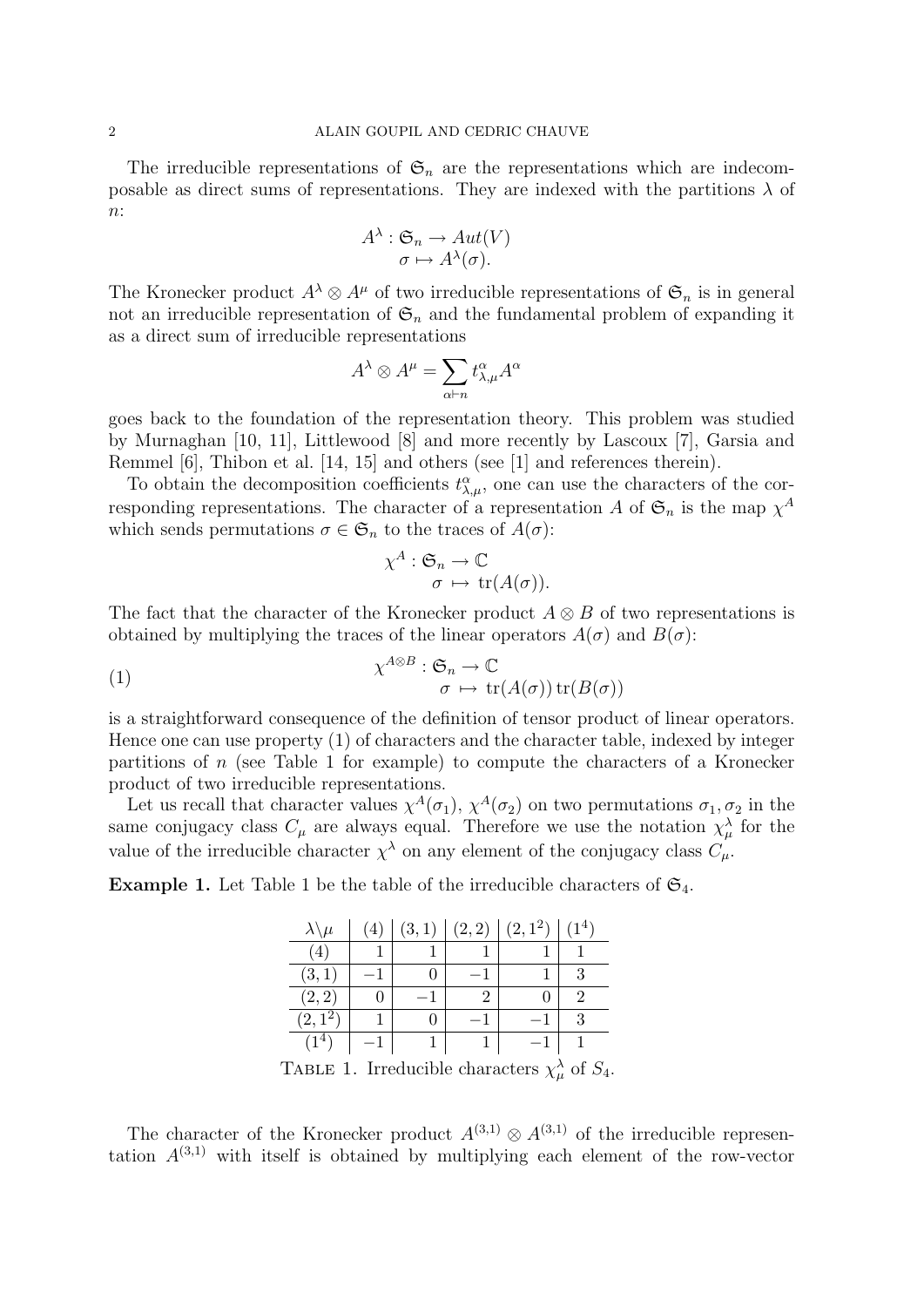$(-1, 0, -1, 1, 3)$  in Table 1 with itself and we obtain

$$
\chi^{(3,1)\otimes(3,1)} = (1,0,1,1,9)
$$

Since Table 1 contains the row-vectors of all possible irreducible characters and that  $(1, 0, 1, 1, 9)$  is obviously not one of these rows, it is immediate that the character represented by  $(1,0,1,1,9)$  is not irreducible. But we observe that the identity  $\chi^{(3,1)\otimes(3,1)}$  $\chi^{(4)} + \chi^{(3,1)} + \chi^{(2,1,1)} + \chi^{(2,2)}$  is true by adding the rows of Table 1 corresponding to the partitions in the right hand side.

More generally, the problem of computing the coefficients  $t^{\alpha}_{\lambda,\mu}$  has a solution when one accepts to use the character table  $[\chi^{\lambda}_{\mu}]$  of  $\mathfrak{S}_n$ :

(2) 
$$
t^{\alpha}_{\lambda,\mu} = \chi^{\lambda} \otimes \chi^{\mu}|_{\chi^{\alpha}} = \sum_{\gamma \vdash n} \frac{|C_{\gamma}|}{n!} \chi^{\lambda}_{\gamma} \chi^{\mu}_{\gamma} \chi^{\alpha}_{\gamma}.
$$

Identity (2) follows from the orthonormality of the characters  $\chi^{\lambda}$  with respect to the standard scalar product in the group algebra of  $\mathfrak{S}_n$  and from (1). But since the coefficients  $t^{\alpha}_{\lambda,\mu}$  are positive integers, we find equation (2) unsatisfactory and the goal of this paper is to contribute to other avenues for computing the coefficients  $t^{\alpha}_{\lambda,\mu}$ .

Our contribution is to expand kth tensor powers  $\chi^{(n-1,1)\otimes k}$  for arbitrary positive integers  $k$ . Our main tools are operators on the ring of symmetric functions which reproduce tensor products of irreducible representations when they act on Schur functions. Then we develop a combinatorial model to represent the tensor powers  $\chi^{(n-1,1)\otimes k}$ . One outcome of this combinatorial model is the following exponential generating function for the multiciplity of  $\chi^{\lambda}$  in  $\chi^{(n-1,1)\otimes k}$ :

(3) 
$$
\sum_{k\geq |\overline{\lambda}|}\chi^{(n_k-1,1)^{\otimes k}}|_{\chi^{\lambda^k}}\frac{x^k}{k!}=\frac{f^{\overline{\lambda}}}{|\overline{\lambda}|!}e^{e^x-x-1}(e^x-1)^{|\overline{\lambda}|},
$$

where,  $\overline{\lambda} = (\lambda_2, \lambda_3, \ldots)$  is an integer partition of weight  $|\overline{\lambda}|$ , and for every  $k \geq |\overline{\lambda}|$ ,  $n_k \geq k + \lambda_2$  and  $\lambda^k$  is the integer partition obtained by adding the part  $n_k - |\overline{\lambda}|$  to  $\overline{\lambda}$ . Now the permutation representation P derived from the action of  $\mathfrak{S}_n$  on the set  $\{1, 2, \ldots, n\}$  satisfies  $\chi^P = \chi^{(n-1,1)} + \chi^{(n)}$  where  $\chi^{(n)}$  is the character of the identity representation. So we also obtain a nice generating function for the multiciplity in  $(\chi^P)^{\otimes k}$ 

(4) 
$$
\sum_{k\geq |\overline{\lambda}|} (\chi^P)^{\otimes k} |_{\chi^{\lambda^k}} \frac{x^k}{k!} = \frac{f^{\overline{\lambda}}}{|\overline{\lambda}|!} e^{e^x - 1} (e^x - 1)^{|\overline{\lambda}|}.
$$

### 2. Combinatorial operators

2.1. **Symmetric functions.** Let  $\mathbb{Q}[\mathfrak{S}_n]$  be the group algebra of the symmetric group over the field  $\mathbb Q$  of rational numbers and let  $\mathcal Z_n$  be the center of this group algebra. The irreducible characters of  $S_n$  can be seen as elements of  $\mathcal{Z}_n$  when one writes

$$
\chi^{\lambda} = \sum_{\sigma \in \mathfrak{S}_n} \chi^{\lambda}(\sigma) \sigma,
$$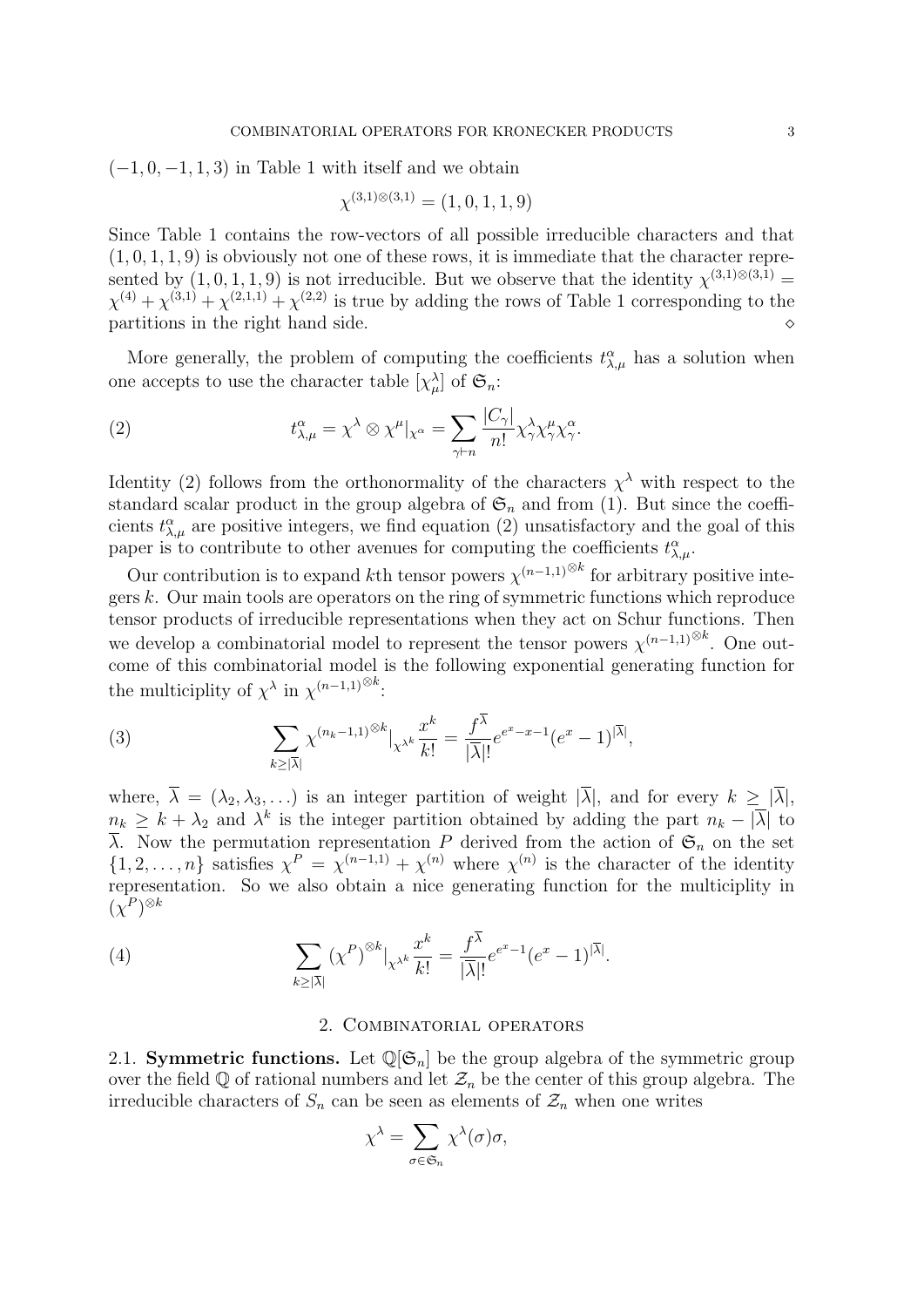and the pointwise multiplication of two elements  $a = \sum_{\sigma \in \mathfrak{S}_n} a_{\sigma} \sigma$  and  $b = \sum_{\sigma \in \mathfrak{S}_n} b_{\sigma} \sigma$ of  $\mathbb{Q}[\mathfrak{S}_n]$  is defined by

$$
a \cdot b = \sum_{\sigma \in \mathfrak{S}_n} (a_{\sigma} b_{\sigma}) \sigma.
$$

In Example 1 we have seen that pointwise multiplication of characters gives the character of Kronecker product of the corresponding representations:  $\chi^{\lambda} \cdot \chi^{\mu} = \chi^{\lambda \otimes \mu}$ .

Let  $\mathbf{x} = \{x_1, x_2, \ldots\}$  be a set of indeterminates,  $\Lambda = \Lambda_{\mathbb{Q}}[\mathbf{x}]$  the ring of symmetric functions in  $x_1, x_2, \ldots$  over the field Q and  $\Lambda^n$  the restriction to homogeneous symmetric functions of degree  $n$ . Two important sets of symmetric functions are the homogeneous symmetric functions and the Schur symmetric functions. Given a partition  $\lambda = (\lambda_1, \ldots, \lambda_m)$ , one defines  $h_{\lambda}(\mathbf{x}) = \prod_{i=1}^m h_{\lambda_i}(\mathbf{x})$ , where  $h_r(\mathbf{x})$  is the rth homogeneous symmetric function, and one denotes by  $s_{\lambda}(\mathbf{x})$  the Schur symmetric function associated to  $\lambda$  (see [9]). The sets  $\{h_\lambda(\mathbf{x})\}_{\lambda\vdash n}$  and  $\{s_\lambda(\mathbf{x})\}_{\lambda\vdash n}$  are linear basis of  $\Lambda^n$ . The Frobenius map  $\mathcal{F}: \mathcal{Z}_n \to \Lambda^n$  is a vector space isomorphism which sends the irreducible characters  $\chi^{\lambda}$  to the Schur functions  $s_{\lambda}$ :  $\mathcal{F}(\chi^{\lambda}) = s_{\lambda}$ . Schur functions can be expanded as determinants of homogeneous functions:

(5) 
$$
s_{\lambda} = \det(h_{\lambda_i - i + j})_{1 \leq i, j \leq n},
$$

where  $h_0 = 1$  and  $h_r = 0$  if  $r < 0$ . The Littlewood–Richardson coefficients (denoted by LR) are defined as the coefficients in the expansion of the ordinary product of two or more Schur functions in the basis of Schur functions:

$$
s_{\nu^{(1)}} s_{\nu^{(2)}} \cdots s_{\nu^{(r)}} = \sum_{\mu} L R^{\mu}_{\nu^{(1)},\nu^{(2)},\dots,\nu^{(r)}} s_{\mu}.
$$

The adjoint operator to multiplication by  $s_\gamma$  in  $\Lambda$  with respect to the standard scalar product in  $\Lambda$  is denoted  $s^{\perp}_{\gamma}$  and its action on the Schur function  $s_{\lambda}$  is as follows:

(6) 
$$
s_{\gamma}^{\perp} s_{\lambda} = s_{\lambda/\gamma} = \begin{cases} \sum_{\alpha} L R_{\gamma,\alpha}^{\lambda} s_{\alpha} & \text{if } \gamma \subseteq \lambda, \\ 0 & \text{otherwise,} \end{cases}
$$

(7) 
$$
\langle s_{\gamma}f, g \rangle = \langle f, s_{\gamma}^{\perp}g \rangle
$$
 for all  $f, g \in \Lambda$ .

Now let us define in  $\Lambda^n$  the operation  $f \odot g$  corresponding to pointwise multiplication in  $\mathbb{Q}[\mathfrak{S}_n]$  by means of the Frobenius map:

$$
f \odot g = \mathcal{F}(\mathcal{F}^{-1}(f) \cdot \mathcal{F}^{-1}(g))
$$
 for all  $f, g, \in \Lambda^n$ .

We shall call this operation *inner product* of symmetric functions, and we have in particular

(8) 
$$
s_{\lambda} \odot s_{\mu} = \sum_{\alpha} t^{\alpha}_{\lambda,\mu} s_{\alpha},
$$

where the coefficients  $t^{\alpha}_{\lambda,\mu}$  are the same than in equation (2). We can expand the inner product  $h_{\lambda} \odot s_{\mu}$  in the basis  $\{s_{\alpha}\}\$ as follows (see also [9, 1.7, Example 23 (d)]):

(9) 
$$
h_{\lambda} \odot s_{\mu}(\mathbf{x}) = \sum_{\{\nu^{(1)} \vdash \lambda_1, \nu^{(2)} \vdash \lambda_2, ..., \nu^{(k)} \vdash \lambda_k\}} LR^{\mu}_{\nu^{(1)} \nu^{(2)} \cdots \nu^{(k)}} s_{\nu^{(1)}} \cdots s_{\nu^{(k)}}
$$

(10) 
$$
= \sum_{\{\nu^{(2)} \vdash \lambda_2, \ldots, \nu^{(k)} \vdash \lambda_k\}} (s_{\nu^{(2)}} \cdots s_{\nu^{(k)}}) (s_{\nu^{(2)}}^{\perp} \cdots s_{\nu^{(k)}}^{\perp}) s_{\mu}.
$$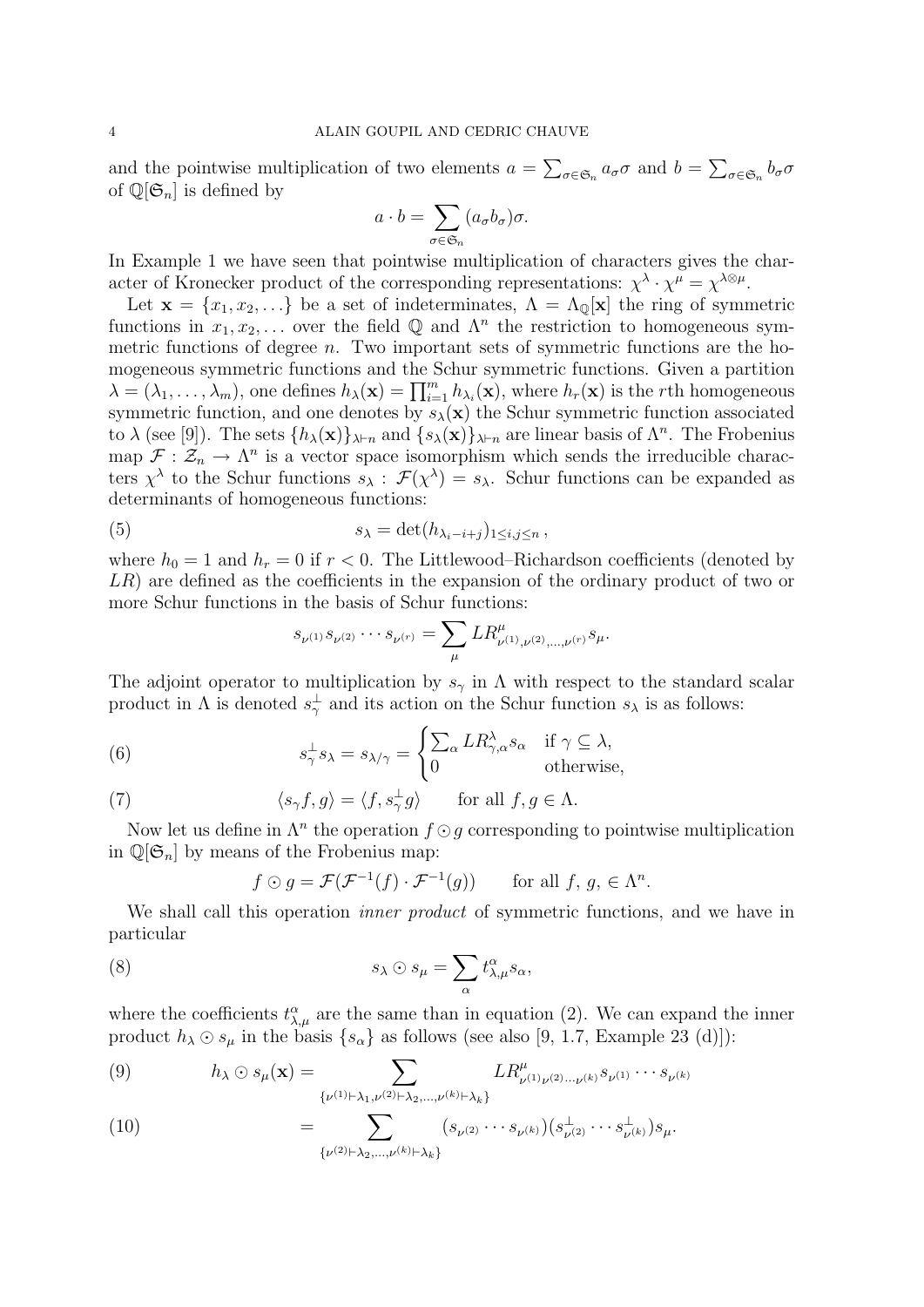To prove identity (9) in the language of  $\lambda$ -rings, it suffices to notice that  $(h_{\lambda} \odot s_{\mu})[X] =$  $h_{\lambda}[\mathbf{X}\mathbf{Y}]|_{s_{\mu}[\mathbf{Y}]}.$  Then (9) follows from the fact that

$$
h_{\lambda}[\mathbf{X}\mathbf{Y}] = \sum_{\mu} \left( \sum_{\{\nu^{(1)} \vdash \lambda_1, \dots, \nu^{(k)} \vdash \lambda_k\}} LR_{\nu^{(1)} \dots \nu^{(k)}}^{\mu} s_{\nu^{(1)}}[\mathbf{X}] \cdots s_{\nu^{(k)}}[\mathbf{X}] \right) s_{\mu}[\mathbf{Y}].
$$

Identity  $(10)$  follows from  $(9)$  and  $(6)$ .

# 2.2. The operators  $U_{\overline{\lambda}}$ .

**Definition 1.** Let  $\lambda = (\lambda_1, \ldots, \lambda_m) \vdash n$  be a partition of n, with  $\lambda_1 \geq \lambda_2 \geq \ldots \geq \lambda_m$ , and  $\lambda$  the truncated partition of  $\lambda$  defined by  $\lambda = (\lambda_2, \dots, \lambda_m)$ . One denotes by  $U_{\overline{\lambda}}$  the operator from  $\Lambda^n$  to  $\Lambda^n$  defined as follows:

a): Expand the determinant

(11) 
$$
\begin{vmatrix} 1 & 1 & \dots & 1 \\ h_{\lambda_2-1} & h_{\lambda_2} & \dots & h_{\lambda_2+r-2} \\ \vdots & \vdots & \dots & \vdots \\ h_{\lambda_r-r+1} & h_{r-r+2} & \dots & h_{\lambda_r} \end{vmatrix}
$$

b): Replace each term  $h_{\alpha} = h_{\alpha_1} h_{\alpha_2} \cdots h_{\alpha_m}$  in the expansion of (11) by

$$
\sum_{(1)\vdash \alpha_1,\ldots,\nu^{(m)}\vdash \alpha_m} (s_{\nu^{(1)}}\cdot s_{\nu^{(m)}})(s^{\perp}_{\nu^{(1)}}\cdots s^{\perp}_{\nu^{(m)}})
$$

to obtain the operator  $U_{\overline{\lambda}}$ .

 $\nu$ <sup>(</sup>

**Theorem 1.** For any partitions  $\lambda$  and  $\mu$  of n, we have

$$
U_{\overline{\lambda}}s_{\mu} = s_{\lambda} \odot s_{\mu}
$$
  
= 
$$
\sum_{\alpha \vdash n} t^{\alpha}_{\lambda,\mu} s_{\alpha}.
$$

*Proof.* This is a straightforward consequence of equations (5), (8) and (10).  $\Box$ 

**Example 2.** The Kronecker product  $\chi^{(n-1,1)} \otimes \chi^{\mu}$  is obtained by applying the operator  $U_{(1)}$  on  $s_{\mu}$  which is obtained by expanding the determinant in Definition 1 a) and then writing the  $h_{\lambda}$  in terms of Schur functions using Definition 1 b):

$$
\begin{vmatrix} 1 & 1 \ h_0 & h_1 \end{vmatrix} = h_1 - 1 \Rightarrow U_{(1)} = s_{(1)} s_{(1)}^{\perp} - 1
$$

Similarly the operator  $U_{(2)}$  needed for the computation of  $\chi^{(n-2,2)} \otimes \chi^{\mu}$  is obtained with the determinant

$$
\begin{vmatrix} 1 & 1 \ h_1 & h_2 \end{vmatrix} = h_2 - h_1 \Rightarrow U_{(2)} = s_{(2)} s_{(2)}^{\perp} + s_{(1,1)} s_{(1,1)}^{\perp} - s_{(1)} s_{(1)}^{\perp}
$$

**Remark 1.** The fact that the computation of  $\chi^{\lambda} \otimes \chi^{\mu}$  is independent of the largest part of  $\lambda$  was already observed by Murnaghan [11] and also described by Thibon [15], but the definition of the operators  $U_{\overline{\lambda}}$  seems to be new.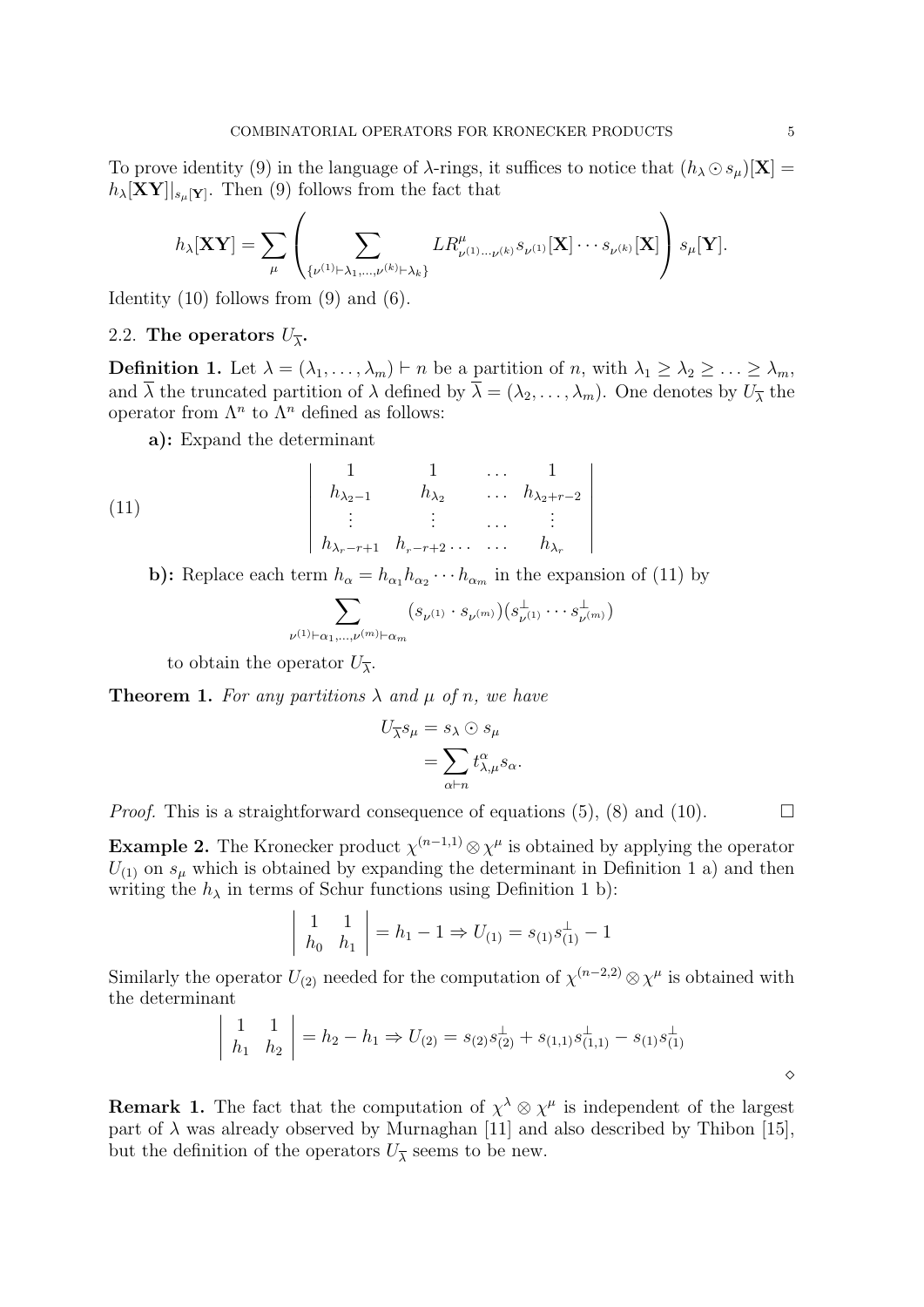### 6 ALAIN GOUPIL AND CEDRIC CHAUVE

# 3. A COMBINATORIAL MODEL FOR  $\chi^{(n-1,1)\otimes k}$  and some consequences

We are now ready to present a combinatorial model for the multiplicity of irreducible representations in any Kronecker power  $\chi^{(n-1,1)\otimes k}$ , in terms of paths in Young's lattice. From Example 2, it is immediate that the expansion of the Kronecker power  $\chi^{(n-1,1)\otimes k}$  is obtained by the application of the operator  $U_{(1)}^{\phantom{(1)}}^k = (s_{(1)}s_{(1)}^{\perp} - 1)^k$  on the Schur function  $s_{(n)}$ . In the remaining of this section we develop a combinatorial interpretation of this process, followed by some enumerative consequences.

When  $\lambda = (\lambda_1, \ldots, \lambda_m)$  is an integer partition of n, we call n the weight of  $\lambda$  and we write  $|\lambda| = n$ . We recall that the unique *Ferrers diagram* associated to  $\lambda$  is formed of m stacked rows of cells, ordered from bottom to top in increasing order and such that the  $i^{th}$  row contains  $\lambda_i$  cells. A cell of a diagram  $\lambda$  located at the right end of a row and having no cell above it is called a *corner* of  $\lambda$ . For example, in the following Ferrers diagram, corresponding to the partition  $(4, 4, 2, 1)$ , the corners are indicated by  $\bullet$ .



The unique corner of a Ferrers diagram located on a longest row is called the *first corner* of the diagram.

It follows immediately from the definition of the operator  $s_{(1)}^{\perp}$  that, for a Ferrers diagram  $\lambda$ ,  $s_{(1)}^{\perp}(s_{\lambda})$  is the sum of the Schur functions indexed by the Ferrers diagrams obtained by removing a single corner from  $\lambda$ . Symmetrically,  $s_{(1)}(s_{\lambda})$  is the sum of the Schur functions indexed by the Ferrers diagrams obtained by adding to  $\lambda$  a new cell that becomes a corner of the new diagram. Hence  $s_{(1)}s_{(1)}^{\perp}(s_{\lambda})$  is the sum of the Schur functions indexed with the Ferrers diagrams that are obtained from  $\lambda$  by first removing a corner from  $\lambda$ , which gives a diagram denoted  $\lambda'$ , then adding a corner to  $\lambda'$ . One says that every diagram, or equivalently partition,  $\lambda' \neq \lambda$  indexing a Schur function occurring in the sum  $s_{(1)}s_{(1)}^{\perp}(s_{\lambda})$  differs from  $\lambda$  by the position of a corner. It should be noticed that the multiplicity of  $s_\lambda$  in the sum  $s_{(1)}s_{(1)}^{\perp}(s_\lambda)$  is at least 1. Hence, as  $U_{(1)} = s_{(1)}s_{(1)}^{\perp} - 1$ , one can define  $U_{(1)}$  as  $s_{(1)}s_{(1)}^{\perp}(s_{\lambda})$  minus one occurrence of  $s_{\lambda}$ .

**Example 3.**  $U_{(1)}(s_{(3,3,1)}) = s_{(3,3,1)} + s_{(4,2,1)} + s_{(3,2,1,1)} + s_{(3,2,2)} + s_{(4,3)}$ , and the partitions  $(4, 2, 1), (3, 2, 1, 1), (3, 2, 2)$  and  $(4, 3)$  differ from  $(3, 3, 1)$  by the position of a corner. The multiplicity of  $s_{(3,3,1)}$  is 1 because there are two corners in  $(3,3,1)$ , and thus only two ways to obtain (3, 3, 1) from itself by removing then replacing a corner, one of these occurrences being not taken into account due to the  $-1$  term in the definition of  $U_{(1)}$ .  $\Diamond$ 

We now define the main combinatorial object that we will need in order to encode the action of  $U_{(1)}$ , iterated k times, on a Schur function  $s_\mu$ .

**Definition 2.** Given a positive integer k and partitions  $\lambda$  and  $\mu$  of same weight, a Kronecker tableau K of length k, initial shape  $\mu$  and final shape  $\lambda$  is a sequence  $\nu^0$  =  $\mu, \nu^1, \ldots, \nu^k = \lambda$  of Ferrers diagrams where, for every pair of consecutive diagrams  $\nu^i$ and  $\nu^{i+1}$ , either  $\nu^{i+1}$  differs from  $\nu^i$  by the position of a corner, or  $\nu^{i+1} = \nu^i$  and one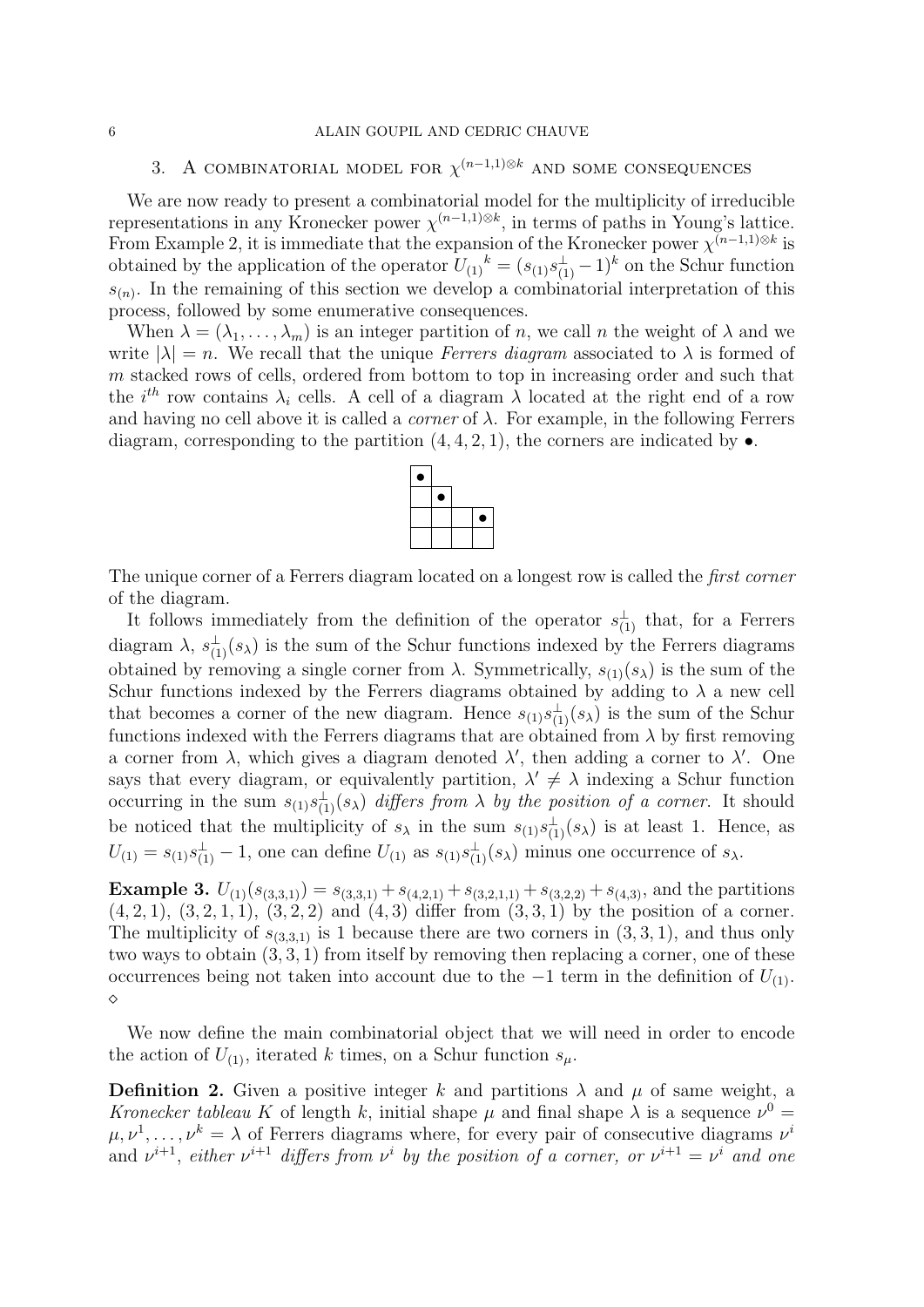corner of  $\nu^{i+1}$ , other than its first corner, is distinguished. One denotes by  $KT^k_{\mu,\lambda}$  the set of Kronecker tableaux of length k, initial shape  $\mu$  and final shape  $\lambda$ .

Example 4. The following Kronecker tableau — where a distinguished corner is indicated by a  $\times$  — belongs to  $KT^9_{(5),(3,2)}$ 



**Proposition 1.** Let k and n be two positive integers and  $\lambda$  a partition of n. Then

(12) 
$$
\chi^{(n-1,1)^{\otimes k}}|_{\chi^{\lambda}} = |KT_{(n),\lambda}^k|.
$$

*Proof.* The definition of  $U_{(1)}$  as an operator on Schur functions can be translated in the combinatorial framework of partitions and Ferrers diagrams, due to the fact that Schur functions are indexed by partitions. Hence, the sum of Schur functions  $U_{(1)}{}^k(s_n)$  can be seen as a formal sum of Ferrers diagrams. The number of occurrences of a diagram  $\lambda$  in this formal sum of diagrams is then given by the number of ways to obtain  $\lambda$  from (n) by iterating k times the combinatorial operation associated to  $U_{(1)}$ . The identity follows immediately from this fact and from the definition of Kronecker tableaux, where the restriction that the first corner of a diagram can not be distinguished in the next diagram accounts for the  $-1$  term of  $U_{(1)} = s_{(1)} s_{(1)}^{\perp} - 1$ .

Proposition 1 establishes a link between the multiplicity of the irreducible character  $\chi^{\lambda}$  in some Kronecker power and sequences of Ferrers diagrams seen as paths in Young's lattice (the lattice of Ferrers diagrams ordered by inclusion). We rely on this fact to obtain enumerative results about the multiplicity of irreducible representations in the Kronecker power  $\chi^{(n-1,1)\otimes k}$ . The main tool we use is a combinatorial construction defined for a family of paths in Young's lattice called oscillating tableaux and introduced by Sundaram [13], in a different algebraic context (see also the work of Delest, Dulucq and Favreau [3, 5] for a purely combinatorial point of view).

Briefly, oscillating tableaux are paths in Young's lattice, that is sequences of Ferrers diagrams, starting at  $\emptyset$  and such that two consecutive diagrams differ by the addition or removal of exactly one corner.

**Example 5.** Here is an oscillating tableau of length 7 and final shape  $(2, 1)$ , that contains five additions of corner and two removal of corner (steps 4 and 7).



In Lemmas 1 and 2 below, we consider a class of Kronecker tableaux that can be related to oscillating tableaux. This allows to use a variant of the combinatorial construction defined in [13, 3] that will be central in the proof of our main enumerative result, Proposition 2.

**Lemma 1.** Let n and k be positive integers and  $\lambda$  a partition of n such that  $n \geq k + \lambda_2$ . There is a bijection between Kronecker tableaux of  $KT^k_{(n),\lambda}$  and sequences  $\mu^0,\ldots,\mu^k$ of k Ferrers diagrams such that  $\mu^0 = \emptyset$ ,  $\mu^k = \overline{\lambda}$  and, for every pair  $\mu^i$  and  $\mu^{i+1}$  of consecutive diagrams, either  $\mu^{i+1}$  is obtained from  $\mu^i$  by the addition or removal of one

♦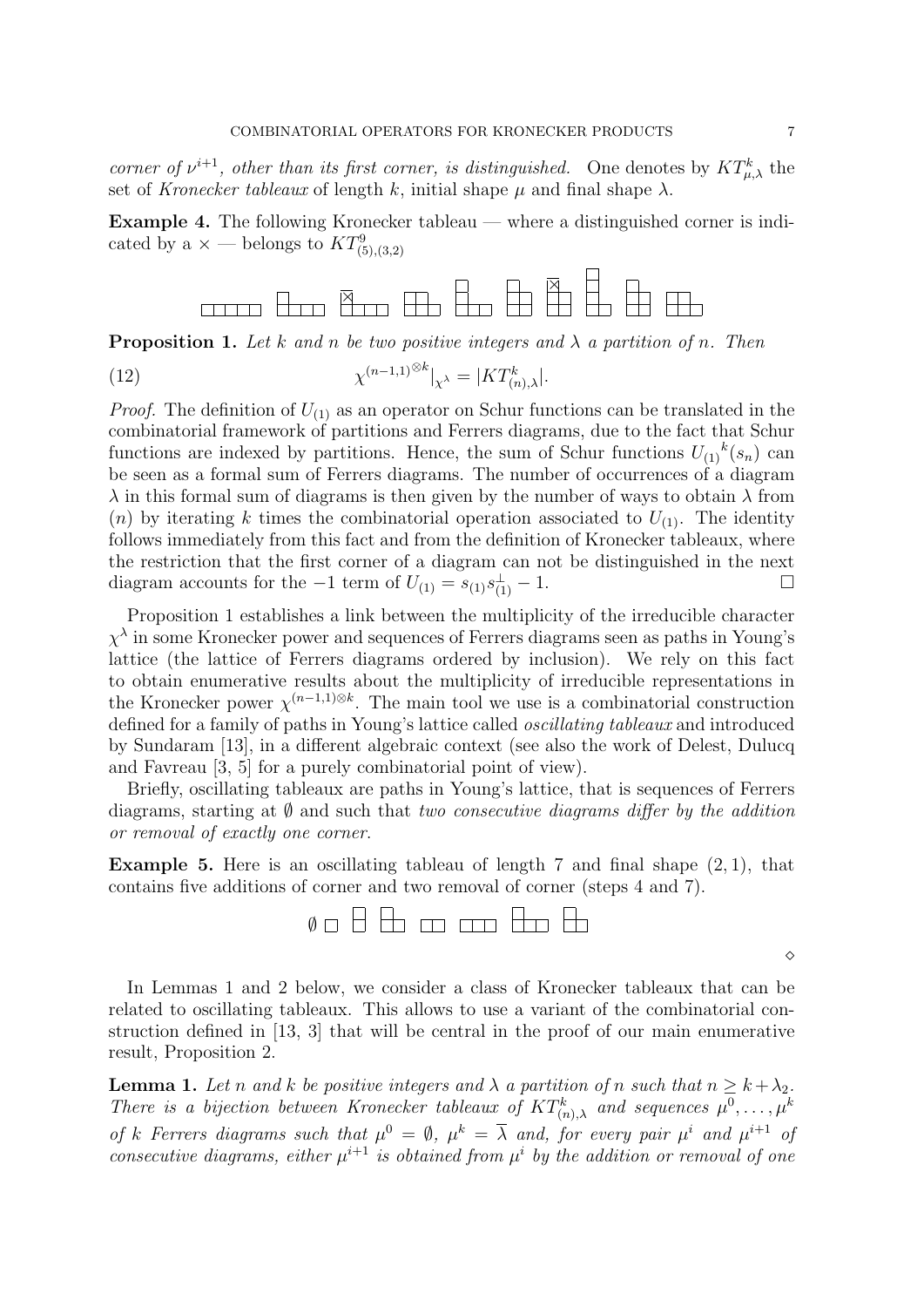corner, or  $\mu^{i+1}$  differs from  $\mu^i$  by the position of a corner, or  $\mu^{i+1} = \mu^i$  and  $\mu^{i+1}$  has one distinguished corner.

*Proof.* Let K be a Kronecker tableau of  $KT^k_{(n),\lambda}$  such that  $n \geq k + \lambda_2$ . Due to this last condition, the first corner of every Ferrers diagram of  $K$ , except possibly the last diagram, is on its first row. Then, by removing the first row of every diagram of  $K$ one obtains the sequence  $\mu^0, \ldots, \mu^k$ . Conversely, consider a sequence of  $k+1$  Ferrers diagrams  $\mu^0 = \emptyset, \ldots, \mu^k = \overline{\lambda}$ . By adding, for every diagram  $\mu^i$ , a first row of length  $n - |\mu^i|$ , one obtains a Kronecker tableau of  $KT_{\alpha}^k$  $\begin{array}{c} \n\frac{1}{2} \\
(n), \lambda\n\end{array}$ 

The combinatorial construction we describe below relies partly on the Robinson-Schensted-Knuth (RSK) insertion and deletion algorithms, and we first recall some basic facts about standard tableaux and these algorithms (see [12] for example for details on these algorithms).

- Given a positive integer n and a Ferrers diagram  $\alpha$  with at most n cells, a partial standard tableau of shape  $\alpha$  and labels in [n] is a labelling of the cells of  $\alpha$  with distinct integers chosen from  $\{1, \ldots, n\}$ , such that the labels are increasing in rows (from left to right) and columns (from bottom to top).
- Let S be a partial standard tableau. Given an integer x, the RSK insertion algorithms inserts  $x$  into  $S$ , creating a tableau  $S'$  whose shape differs from the shape of S by the addition of a corner and labels are the labels of S plus x. Given a corner of S, the RSK deletion algorithm removes this corner and moves some labels of cells of S, this process ending when a label is ejected from the first row of the tableau.

**Lemma 2.** Let n and k be two positive integers and  $\lambda$  a partition of n such that  $n \geq k + \lambda_2$ . There is a bijection between the set  $KT^k_{(n),\lambda}$  and the set of pairs  $(T, \pi)$ , where T is a partial standard tableau of shape  $\overline{\lambda}$  with labels in  $\{1, 2, \ldots, k\}$  and  $\pi$  is a permutation of k such that: every cycle of  $\pi$  that is not a fixed point is decreasing, every fixed point of  $\pi$  is also the label of a cell of T and every label of T is either the greatest element of a cycle of  $\pi$  or a fixed point of  $\pi$ .

*Proof.* Let  $K = \nu^0, \ldots, \nu^k$  be a Kronecker tableau of length k, initial shape (n) and final shape  $\lambda$ , such that  $n \geq k + \lambda_2$ . Let  $\mu^0, \ldots, \mu^k$  be the sequence of Ferrers diagrams corresponding to K obtained by the construction of Lemma 1.

One can associate to  $\mu^0, \ldots, \mu^k$  a sequence of partial standard tableaux  $(T_0 = \emptyset, \ldots,$  $T_k = T$ ) with entries in  $\{1, 2, \ldots, k\}$  and a permutation  $\pi$ , such that the shape of  $T_i$  is  $\mu^{i}$  for every i and in each cycle of  $\pi$  the elements can be presented in decreasing order. We proceed as follows. Start with setting  $\pi$  as the identity permutation on  $\{1, \ldots, k\}$ , and for  $i$  from 1 to  $k$ :

1. If  $\mu^i$  is obtained from  $\mu^{i-1}$  by the addition of a corner, then add to  $T_{i-1}$  this corner, labelled with  $i$ , to obtain  $T_i$ .

2. If  $\mu^i$  is obtained from  $\mu^{i-1}$  by the removal of a corner, then delete this corner from  $T_{i-1}$ , using the RSK deletion algorithm. If j is the integer ejected from  $T_{i-1}$  by the RSK deletion algorithm, then multiply  $\pi$  by the transposition  $(i, j)$ .

3. If  $\mu^i$  differs from  $\mu^{i-1}$  by the position of a corner, or  $\mu^i = \mu^{i-1}$  and  $\mu^{i-1}$  has a distinguished corner (therefore  $\mu^{i}$  and  $\mu^{i-1}$  have the same weight), then delete this corner from  $T_{i-1}$  using again the RSK deletion algorithm, then add the corner needed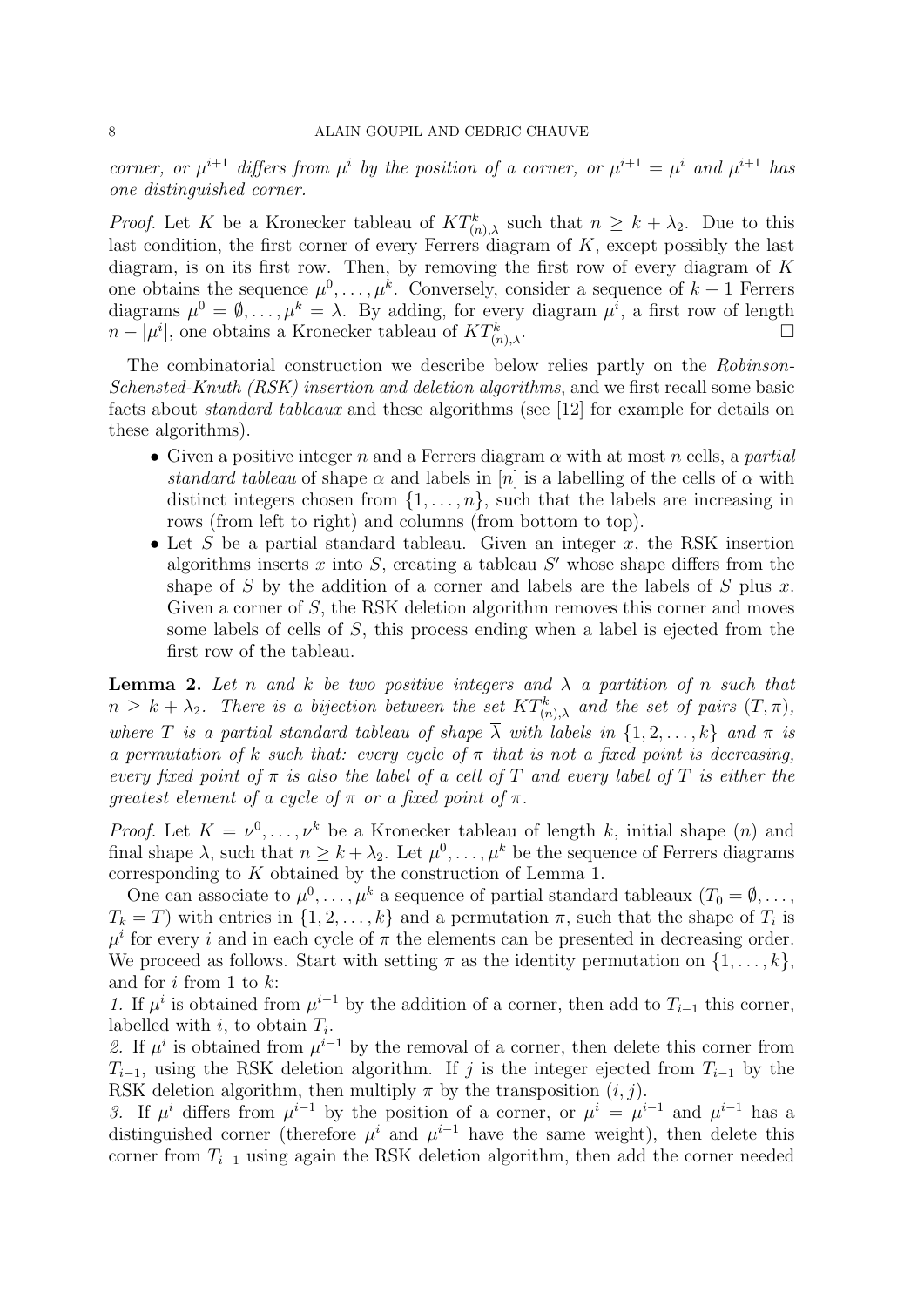to obtain  $\mu^i$  and label it with i. If j is the ejected label then multiply  $\pi$  by the transposition  $(i, j)$ .

The fact that in the permutation  $\pi$  all non fixed point cycles are decreasing follows from the fact that in every transposition  $(i, j)$  considered in the construction above one has  $i > j$ .

The reverse construction starts with a partial standard tableau  $T_k = T$  with shape  $\mu^k$ and a permutation  $\pi$  of the set  $\{1, \ldots, k\}$  with each non fixed point cycle in decreasing order such that each entry of T is the greatest element of a cycle of  $\pi$  (including the fixed points). Then perform the following steps, for  $i$  from  $k$  to 1:

1. If no cell of  $T_i$  is labelled with i, there exists  $j < i$  such that  $\pi(i) = j$ . Then insert the integer j into the tableau  $T_i$  using the RSK insertion algorithm to obtain  $T_{i-1}$  and define  $\mu^{i-1}$  as the shape of  $T_{i-1}$ .

2. If a cell of  $T_i$  is labelled with i, then remove the cell labelled i: by induction this cell is a corner and this removal gives a partial standard tableau denoted U.

2.a. If furthermore there exists  $j < i$  such that  $\pi(i) = j$ , then insert the integer j into the tableau U, using the RSK insertion algorithm, to obtain  $T_{i-1}$ , and define  $\mu^{i-1}$  as the shape of  $T_{i-1}$ , distinguishing the corner added during this insertion if it takes the same position than the corner removed from  $T_i$ .

2.b. Otherwise, after removing i from  $T_i$ , multiply  $\pi$  by the transposition  $(i, j)$ , and define  $\mu^{i-1}$  as the shape of  $T_{i-1}$ .

The fact that these two constructions define a bijection follows immediately from its close relationship with the construction on oscillating tableaux defined by Sundaram [13] and Delest, Dulucq and Favreau [3, 5].

**Example 6.** The following Kronecker tableau belonging to  $KT^{12}_{(6),(2,2,2)}$ 



corresponds to the sequence of partial standard tableaux  $\mu^0, \ldots, \mu^k$ 



and to the pair

$$
T = \frac{8|12|}{4|10|}, \ \pi = (11,7)(9,2)(8,6)(5,3)(2,1) \cdot [(1),(2),\dots(12)]
$$

$$
= (4)(5,3)(8,6)(9,2,1)(10)(11,7)(12).
$$

To conclude this section, we derive from the above bijection an explicit formula and a generating function for the coefficients  $\chi^{(n-1,1)})^{\otimes k}|_{\chi^{\lambda}}$  when  $n \geq k + \lambda_2$ .

 $\Diamond$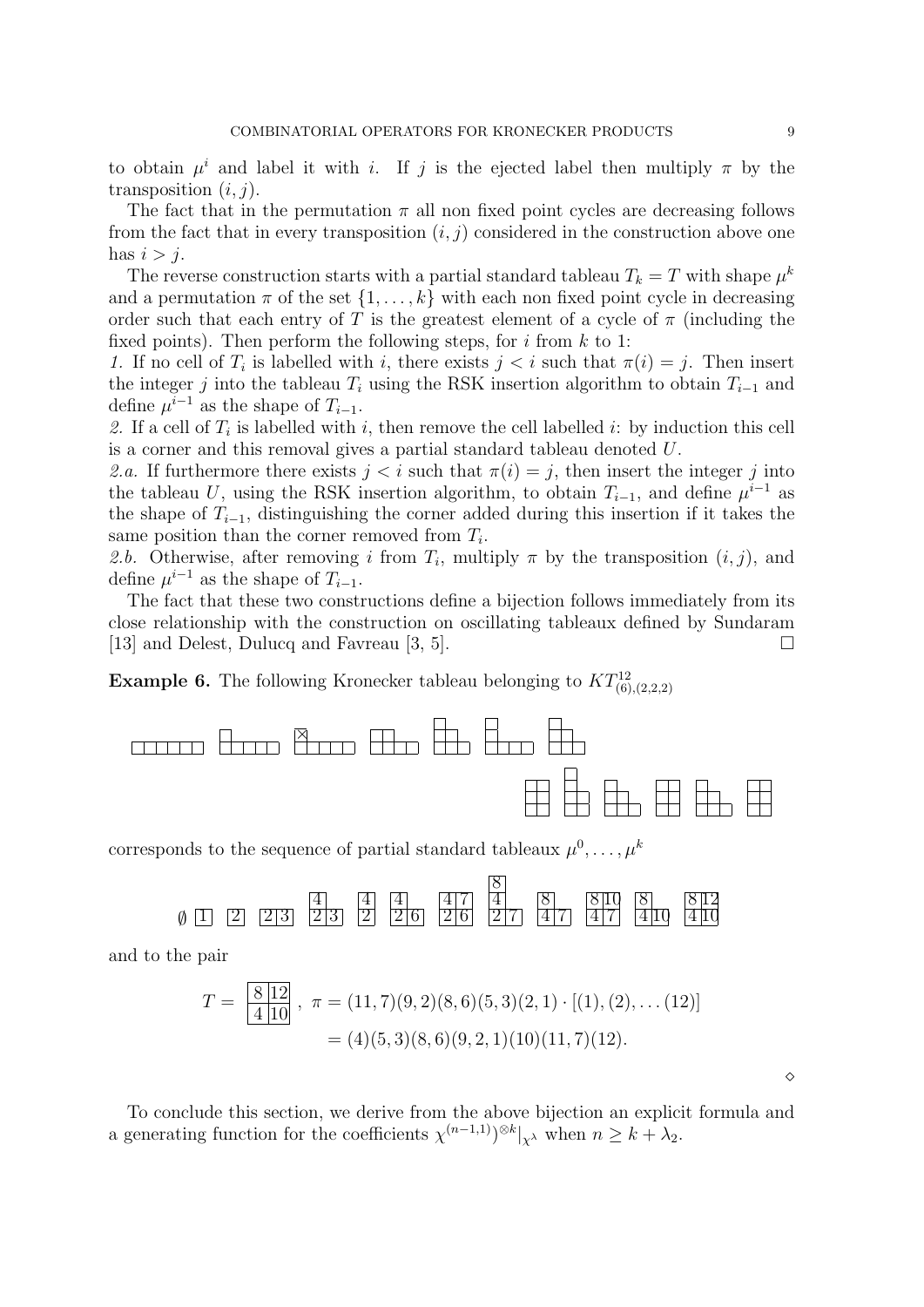**Proposition 2.** Let k and n be two positive integers and  $\lambda$  a partition of n such that  $n \geq k + \lambda_2$ . Then

(13) 
$$
\chi^{(n-1,1)^{\otimes k}}|_{\chi^{\lambda}} = f^{\overline{\lambda}} \sum_{m_1=0}^{|\overline{\lambda}|} \left( \binom{k}{m_1} \sum_{m_2=|\overline{\lambda}|-m_1}^{[(k-m_1)/2]} \binom{m_2}{|\overline{\lambda}|-m_1} p_2(k-m_1,m_2) \right),
$$

where  $f^{\lambda}$  is the number of standard tableaux of shape  $\overline{\lambda}$  and  $p_2(k-m_1, m_2)$  is the number of set partitions of a set of  $k - m_1$  distinct integers into  $m_2$  parts of size at least 2.

Proof. From Proposition 1, it is sufficient to enumerate the number of Kronecker tableaux of length k, initial shape (n) and final shape  $\lambda$ . As  $n \geq k + \lambda_2$ , it follows from Lemma 2 that this reduces to the enumeration of some couples  $(T, \pi)$  where T is a partial standard tableau of shape  $\overline{\lambda}$  and  $\pi$  is a permutation on the set  $\{1, \ldots, k\}$ . Formula (13) follows if one denotes by  $m_1$  the number of fixed points of  $\pi$  and  $m_2$  the number of cycles of size at least 2 in  $\pi$ .

**Remark 2.** For integers n and k, the numbers  $p_2(n, k)$  are known as associated Stirling numbers of second kind (reference A008299 in [17], see also [2, p. 222]). Such numbers are defined by the following recurrence:  $p_2(n, k) = 0$  if  $n < 2k$  and  $p_2(n, k) = kp_2(n - k)$  $1, k) + (n - 1)p_2(n - 2, k - 1)$  if  $n \geq 2k$ . The computation of  $p_2(n, k)$  can also be done by extracting the coefficient of  $y^k x^n/n!$  in  $e^{yp(x)}$  where  $p(x) = e^x - x - 1$ .

**Corollary 1.** Let  $\ell$  be a positive integer,  $\overline{\lambda} = (\lambda_2, \ldots, \lambda_m)$  an integer partition of  $\ell$  and  $(n_k)_{k\geq \ell}$  an infinite sequence of number such that  $n_k \geq k + \lambda_2$  for every  $k \geq \ell$ . Then

(14) 
$$
\sum_{k\geq \ell} \chi^{(n_k-1,1)^{\otimes k}}|_{\chi^{\lambda^k}} \frac{x^k}{k!} = \frac{f^{\overline{\lambda}}}{\ell!} e^{p(x)} (e^x - 1)^{\ell},
$$

where, for every  $k \geq \ell$ ,  $\lambda^k$  is the integer partition obtained by adding the part  $n_k - \ell$  to λ.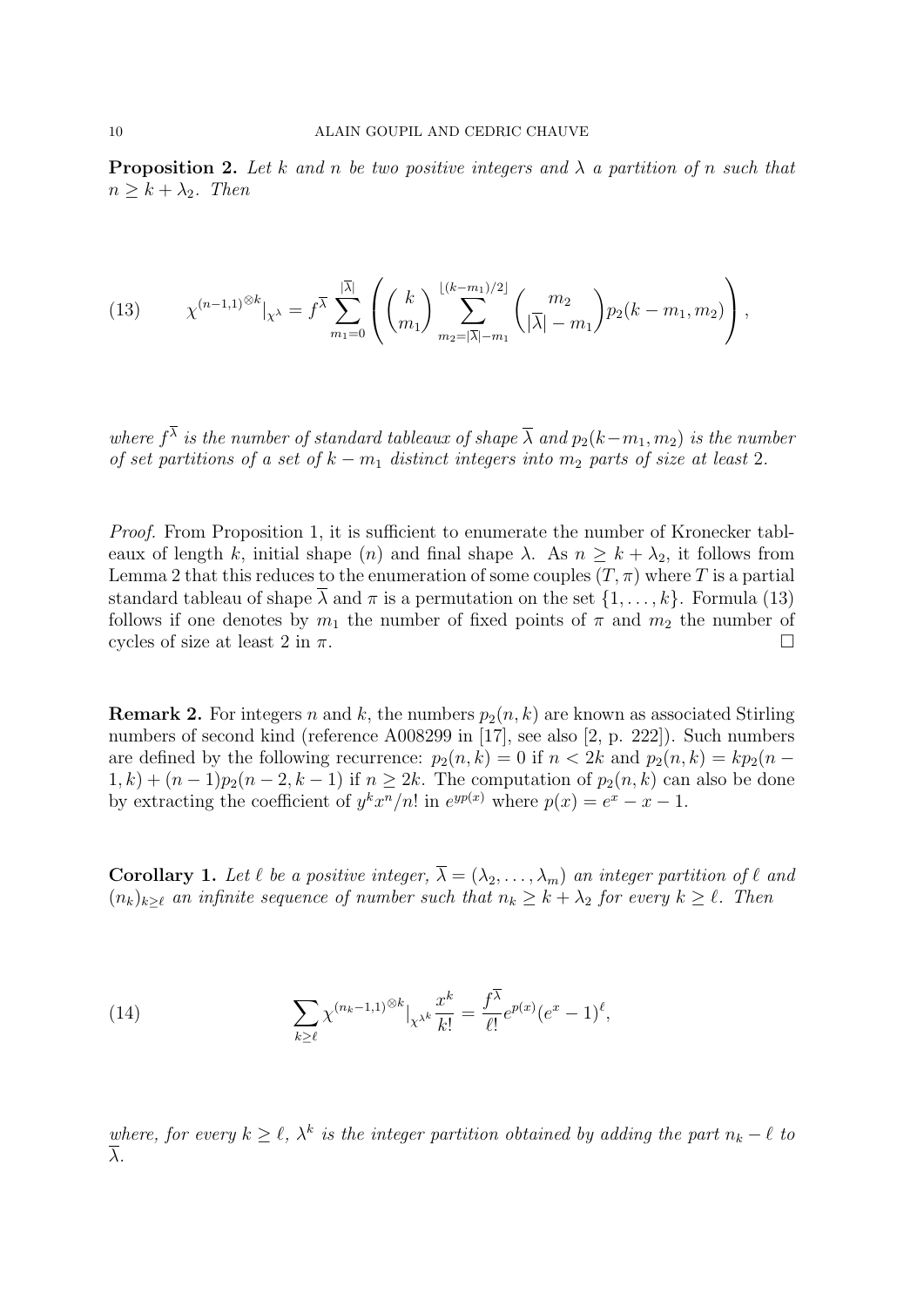*Proof.* It follows from the fact that  $n_k \geq k + \lambda_2$ , Lemma 1, Propositions 1 and 2, that

$$
\sum_{k\geq\ell} \chi^{(n_k-1,1)} \otimes k \Big|_{\chi^{X^k}} \frac{x^k}{k!} = f^{\overline{\lambda}} \sum_{k\geq\ell} \sum_{m_1=0}^{\ell} \left( \frac{x^k}{k!} {k \choose m_1} \sum_{m_2=\ell-m_1}^{\lfloor (k-m_1)/2 \rfloor} {m_2 \choose \ell-m_1} p_2(k-m_1, m_2) \right)
$$
  
\n
$$
= f^{\overline{\lambda}} \sum_{m_1=0}^{\ell} \frac{x^{m_1}}{m_1!} \left( \sum_{k\geq\ell} \sum_{m_2=\ell-m_1}^{\lfloor (k-m_1)/2 \rfloor} {m_2 \choose \ell-m_1} p_2(k-m_1, m_2) \frac{x^{k-m_1}}{(k-m_1)!} \right)
$$
  
\n
$$
= f^{\overline{\lambda}} \sum_{m_1=0}^{\ell} \frac{x^{m_1}}{m_1!} \left( \sum_{m_2\geq\ell-m_1} {m_2 \choose \ell-m_1} \sum_{q\geq 0} p_2(q, m_2) \frac{x^q}{q!} \right)
$$
  
\n
$$
= f^{\overline{\lambda}} \sum_{m_1=0}^{\ell} \frac{x^{m_1}}{m_1!} \left( \sum_{m_2\geq\ell-m_1} {m_2 \choose \ell-m_1} \frac{p(x)^{m_2}}{m_2!} \right)
$$
  
\n
$$
= f^{\overline{\lambda}} \sum_{m_1=0}^{\ell} \frac{x^{m_1}}{m_1!} \frac{p(x)^{\ell-m_1}}{(\ell-m_1)!} \left( \sum_{m\geq 0} \frac{p(x)^m}{m!} \right)
$$
  
\n
$$
= f^{\overline{\lambda}} \sum_{m_1=0}^{\ell} \frac{x^{m_1}}{m_1!} \frac{p(x)^{\ell-m_1}}{(\ell-m_1)!} e^{p(x)}
$$
  
\n
$$
= \frac{f^{\overline{\lambda}}}{\ell!} e^{p(x)} (e^x - 1)^{\ell}.
$$

Remark 3. J.-Y. Thibon observed in [16] that it is possible to obtain an algebraic proof for the generating function (14) using operators on symmetric functions defined in [14] and in references therein. His proof starts by observing that the left hand side of (14) can be written as  $\exp^{\otimes}[x(H(1)h_1 - H(1))]$  where  $H(x) := \sum_{n\geq 0} h_n x^n$  and he expands this expression as follows:

$$
\exp^{\otimes}[x(H(1)h_1 - H(1))] = \exp^{\otimes}[xH(1)h_1] \otimes \exp^{\otimes}[-xH(1)]
$$
  
\n
$$
= e^{-x}H(1) \exp^{\otimes}[h_1(e^x - 1)]
$$
  
\n
$$
= H(1)E(-1)^{\perp}e^{-x} \exp^{\otimes}[(h_1 + 1)(e^x - 1)]
$$
  
\n
$$
= \exp^{\otimes}[(e^x - x - 1)] \langle \exp^{\otimes}[(e^x - 1)h_1] \rangle
$$
  
\n
$$
= e^{p(x)} \sum_{k \ge 0} \frac{(e^x - 1)^k}{k!} \langle h_1^k \rangle
$$
  
\n
$$
= e^{p(x)} \sum_{k \ge 0} \frac{(e^x - 1)^k}{k!} \sum_{\overline{\lambda} \vdash k} f^{\overline{\lambda}} \langle s_{\overline{\lambda}} \rangle,
$$

where  $E(x) := \sum_{n\geq 0} e_n x^n$  and  $\langle f \rangle = H(1)E(-1)^{\perp}f$ .

Let us call P the permutation representation derived from the group action of  $\mathfrak{S}_n$ on the set  $\{1, 2, \ldots, n\}$  (see [12]) which is simply the well known representation of permutations as permutation matrices. The representation  $P$  is not irreducible and it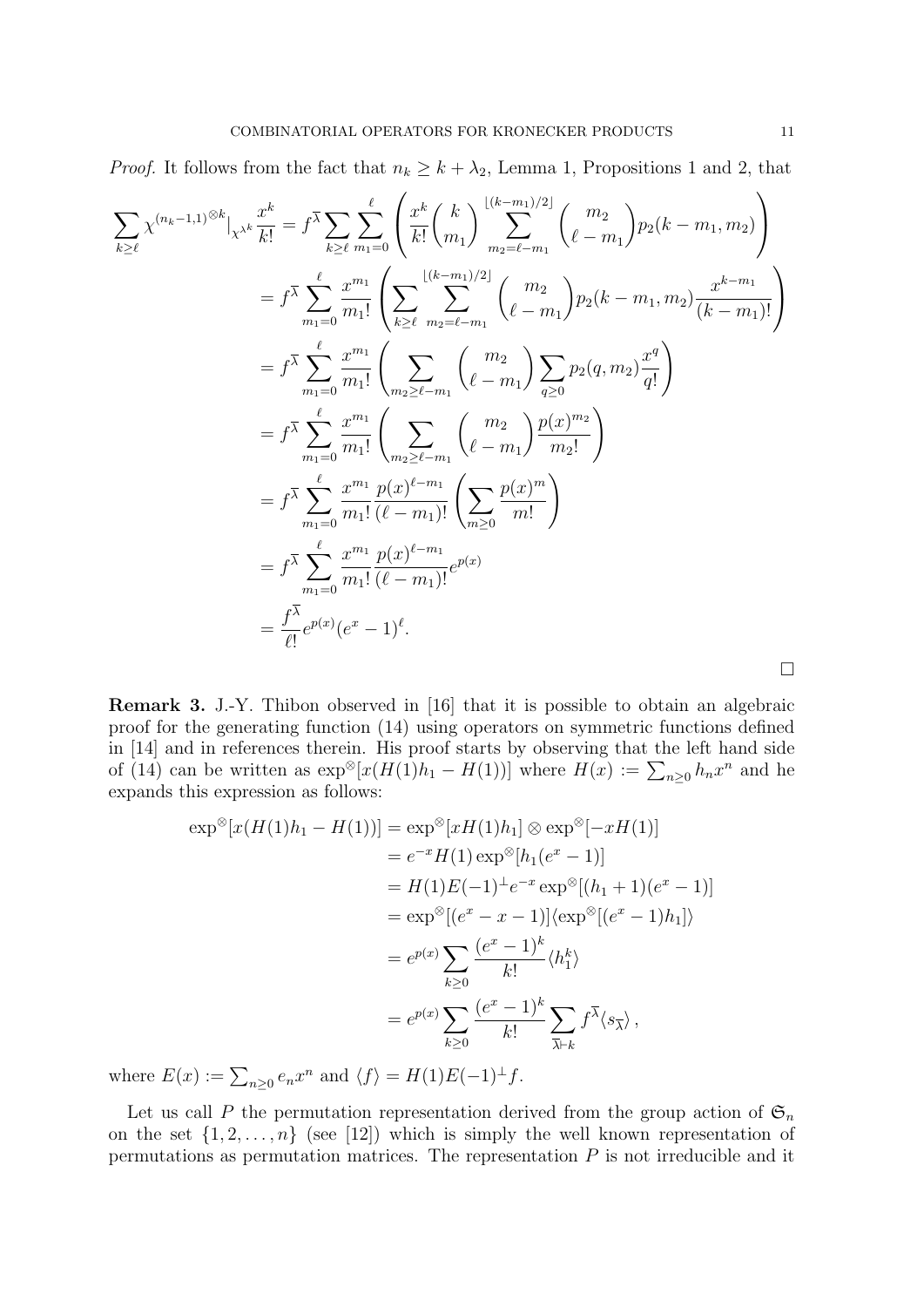is the direct sum of two irreducible representations:  $P = A^{(n-1,1)} \oplus A^{(n)}$  so that we have  $\chi^P = \chi^{(n-1,1)} + \chi^{(n)}$ .

Corollary 2. Under the same conditions as in Corollary 1 we have

(15) 
$$
\sum_{k\geq |\overline{\lambda}|} (\chi^P)^{\otimes k} |_{\chi^{\lambda^k}} \frac{x^k}{k!} = \frac{f^{\lambda}}{\ell!} e^{e^x - 1} (e^x - 1)^{\ell},
$$

Proof.

$$
\sum_{k\geq |\overline{\lambda}|} (\chi^P)^{\otimes k} |_{\chi^{\lambda}} \frac{x^k}{k!} = \sum_{k\geq |\overline{\lambda}|} (\chi^{(n-1,1)} + 1)^{\otimes k} |_{\chi^{\lambda}} \frac{x^k}{k!}
$$

$$
= \left( \sum_{k\geq |\overline{\lambda}|} (\chi^{(n-1,1)})^{\otimes k} |_{\chi^{\lambda}} \frac{x^k}{k!} \right) \left( \sum_{k\geq |\overline{\lambda}|} \frac{x^k}{k!} \right)
$$

$$
= \frac{f^{\overline{\lambda}}}{|\overline{\lambda}|!} e^{e^x - x - 1} (e^x - 1)^{|\overline{\lambda}|} \times e^x
$$

$$
= \frac{f^{\overline{\lambda}}}{|\overline{\lambda}|!} e^{e^x - 1} (e^x - 1)^{|\overline{\lambda}|}.
$$

Remark 4. Observe that it follows from our combinatorial construction that every irreducible representation of  $\mathfrak{S}_n$  has a non zero multiciplity in  $(A^{(n-1,1)})^{\otimes k}$  for k sufficiently large. Notice also that the generating functions that compute the multiciplity of a  $\chi^{\lambda}$  in (14) and (15) do not depend on  $\lambda$  but only on the weight of  $\overline{\lambda}$ .

 $\Box$ 

### 4. Conclusion

We have presented in this note a combinatorial interpretation of the multiplicity of any irreducible representation in a Kronecker power  $\chi^{(n-1,1)\otimes k}$  in terms of sequences of Ferrers diagrams (Kronecker tableaux) that leads, when  $n$  is large enough with respect to k and  $\overline{\lambda}$ , to an enumeration formula and a generating function. Moreover, we now have a combinatorial model for the expansion of  $\chi^{\mu\otimes k}$  for any  $\mu$  given by the differential operators  $U_{\overline{n}}$ . However, at this point, the problem of transforming this model into enumerative results in terms of a relationship between n, k,  $\mu$  and  $\lambda$  is still open.

Our approach could also be extended to the more general case of the computation of  $\chi^{(n-1,1)^{\otimes k}} \otimes \chi^{\mu}|_{\chi^{\lambda}}$  for arbitrary  $\mu$ . This would require the use of a generalization of the oscillating tableaux of Sundaram which already exists and are called skew oscillating tableaux in [4]. However, this construction leads to an intricate expression for the enumeration of Kronecker tableaux of initial shape  $\mu$  with more than one part, and we were not able to find a compact generating function similar to the one given in Corollary 1.

Acknowledgement. The authors wish to thank Jean-Yves Thibon for his helpful remarks, and Marni Mishna and Cédric Lamathe for interesting discussions.